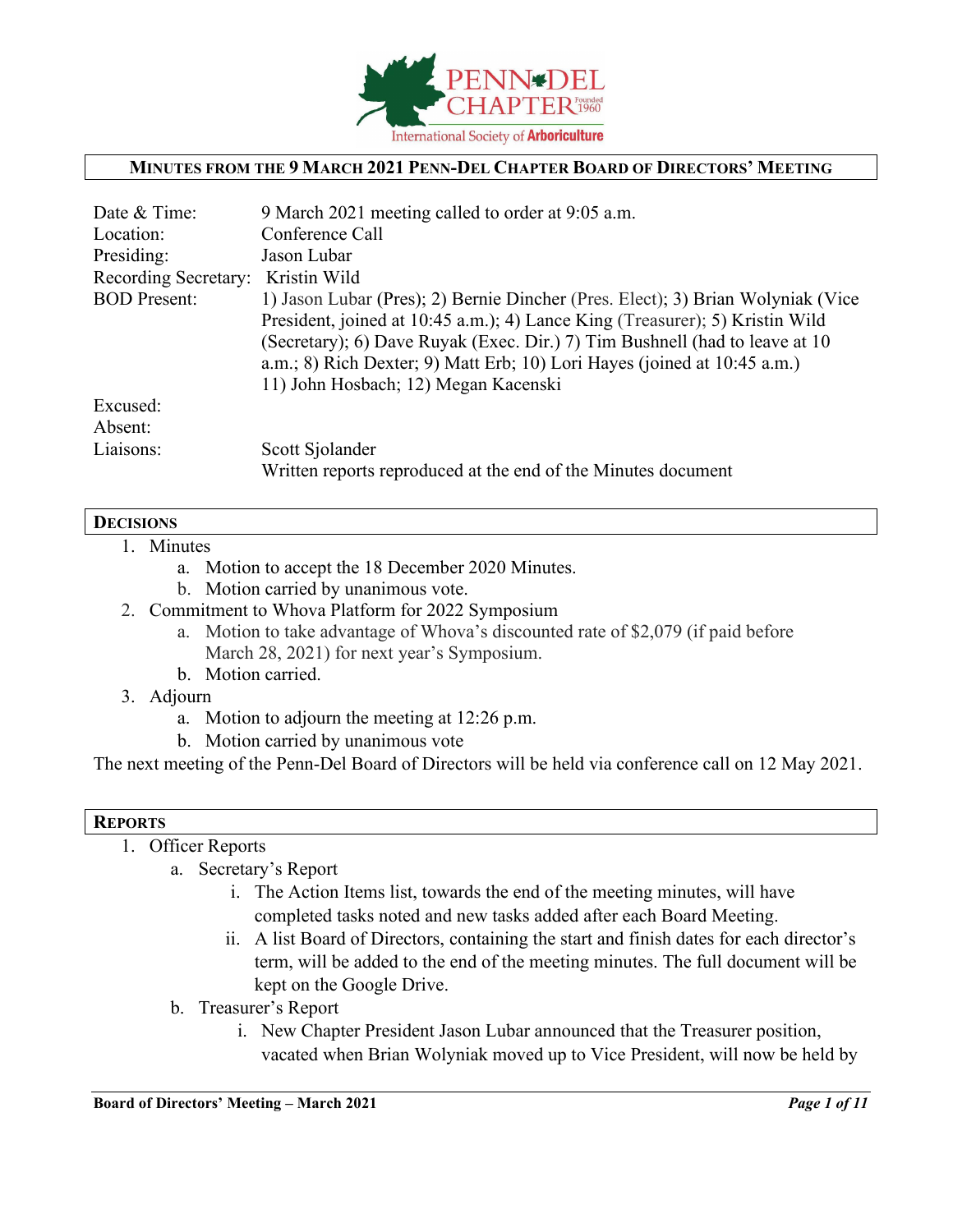

Lance King. The transition from Brian to Lance just began so the research report on Environmental, Social and Governance (ESG) mutual funds will have to wait until the May Board meeting. Jason reported that both Vanguard accounts were performing adequately and that the total balance of the two investment funds is still above 75% of the Chapter's operating expenses. Lance will work with Jason to prepare a proposal for the Board to consider for realigning the Chapter's investments into ESG mutual funds to achieve a higher level of performance and the lowest possible expense ratio.

- ii. Lance will also be working with Executive Director Dave Ruyak to create a more detailed budget and compile data for a 5-year comparison.
- iii. Dave also reported that he had applied for a second Payroll Protection Program loan from the Small Business Administration. It will hopefully be another "forgiveness" loan like the one the Chapter received last July, which greatly helped the Chapter's cash situation when nearly all income opportunities were cancelled due to COVID-19.
- c. Executive Director's Report
	- i. Dave deferred his report to later in the meeting when the Symposium is scheduled to be discussed.
- d. President's Report
	- i. Chapter President Jason Lubar confirmed that all current committee chairs will remain in their respective roles and he requested that he be informed of all committee meetings so that he may be able to attend whenever possible.
	- ii. In particular, he would like to work with the Outreach/Membership Communications Committee to update and refresh the Chapter's web site.
	- iii. Jason and Dave will be meeting on 22 March with Shea Zwerver to re-energize an apprenticeship initiative. Matt Erb reported that he is working with American Forests and the Arconic Foundation on a TreePittsburgh staff apprenticeship this year.
	- iv. Jason and Matt plan to work together on establishing nursery standards for trees, to be complied with voluntarily, as part of the Nursery Quality Task Force for PA and DE.
- e. Past Presidents' Report
	- i. A written report is reproduced at the end of the Minutes document.
	- ii. In addition, Past Presidents Representative Rich Dexter noted that the committee did an excellent job with the Symposium and he was impressed with the conference platform.
	- iii. Sarah Hoster is considering the opportunity to serve on the Board again as the Past Presidents' Representative, but there is no commitment yet.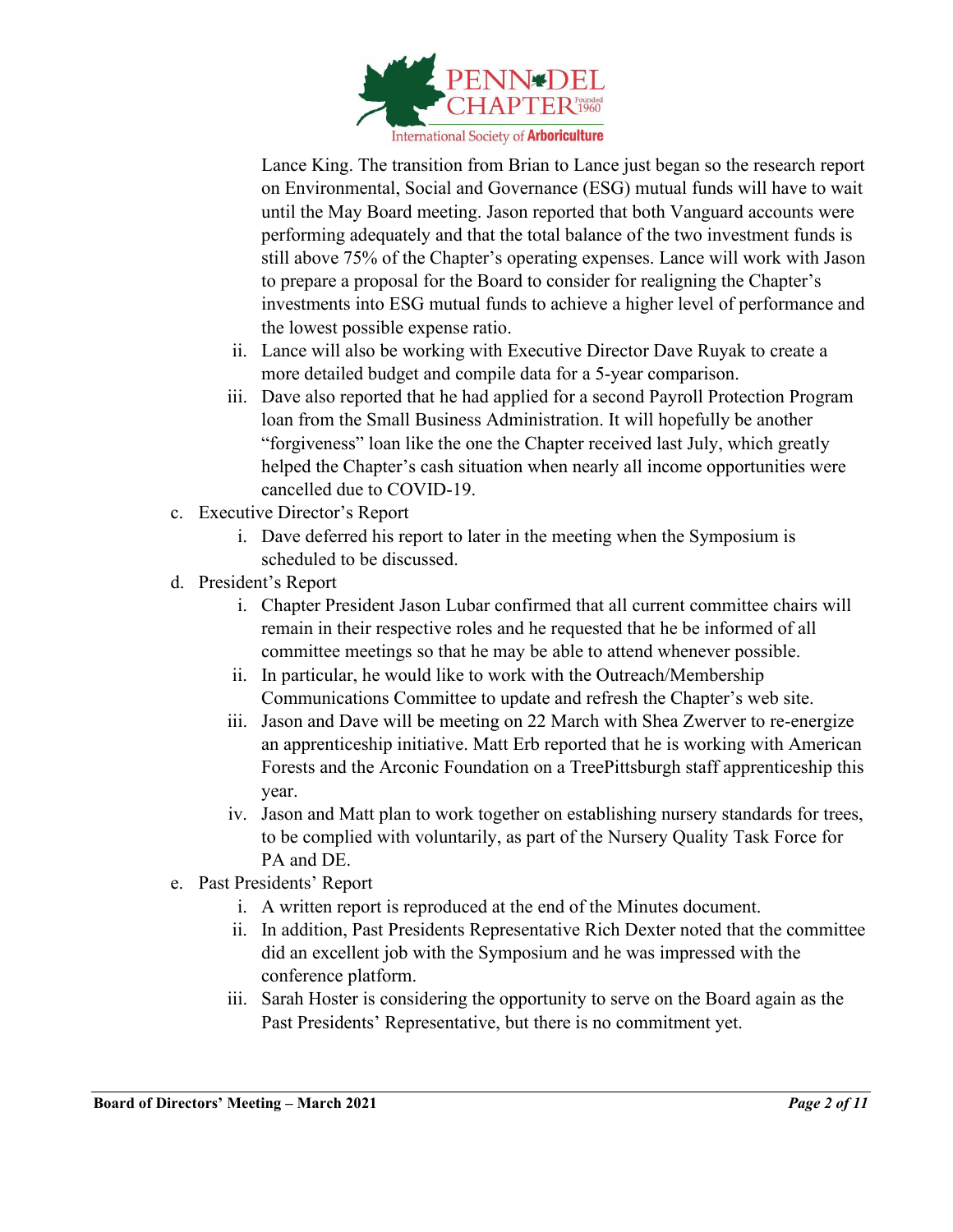

- f. ISA Council of Representatives (COR) Report
	- i. Matt Erb reported that the COR will be having monthly virtual "coffee talks" to maintain networking.
	- ii. He said the issue regarding the large number and "bargain basement" cost of CEUs at the ISA's virtual Annual Conference was discussed verbally. The ISA staff stated they would control that better going forward. Matt will look into the protocol for making a formal request to the ISA to address this concern.
- 2. Committee and Liaison Reports
	- a. Apprenticeship Committee
		- i. Jason discussed this in his President's Report earlier in the meeting.
	- b. Arbor Day of Service Committee
		- i. A written report is reproduced at the end of the Minutes document.
	- c. Awards Committee
		- i. A written report is reproduced at the end of the Minutes document.
		- ii. Dave Ruyak suggested Kesha Braunskill as a potential committee member to help gather future award nominees from Delaware. She is the Urban and Community Forestry Director for Delaware Forest Service.
	- d. Education Committee
		- i. A written report is reproduced at the end of the Minutes document.
		- ii. President-Elect Bernie Dincher reminded the Board that Vice President Brian Wolyniak is now committee chair. In addition to Brian's report, Bernie says that Pennsylvania College of Technology will still be the host for the safety field day. The college's horticulture and forest technology students will be invited to attend. This event should be a good opportunity to recruit them for chapter membership.
	- e. ISA Certification Liaison
		- i. A written report is reproduced at the end of the Minutes document.
		- ii. Scott Sjolander added that the ISA had sent out a survey to see if interest in the Certified Arborist credential is increasing or decreasing. Scott's opinion is that it is decreasing.
		- iii. Lance King also added that he has been busy with assigning ISA credits from Mt. Cuba Center in DE and the Morris Arboretum in PA.
	- f. Outreach/Member Communications Committee
		- i. A written report is reproduced at the end of the Minutes document.
		- ii. Committee Chair John Hosback added that a LinkedIn page for the Penn-Del Chapter has been created and that the committee could use some more representation from central and southwest PA, as well as Delaware.
	- g. Penn State Ag Council Liaison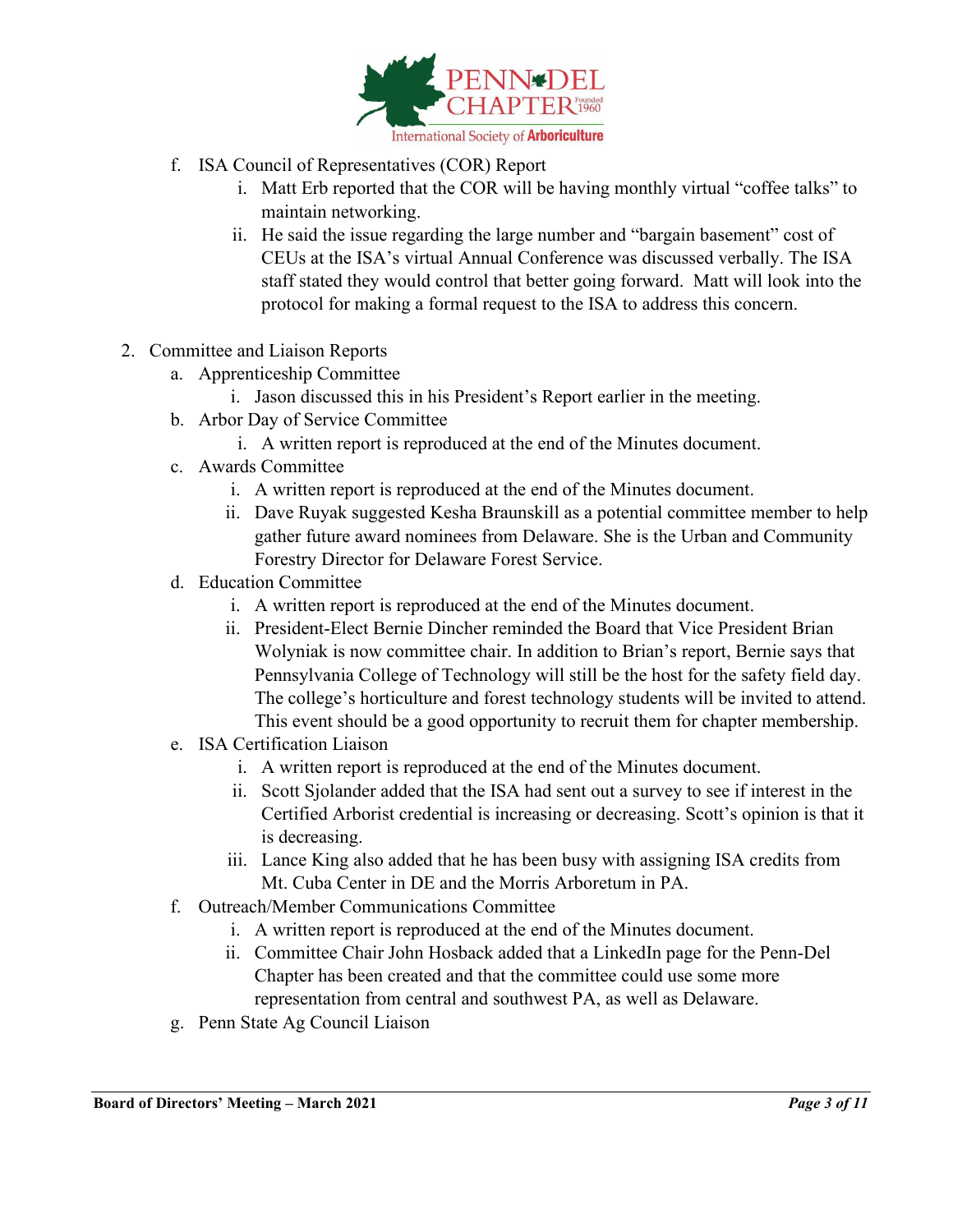

- i. Director Lance King reported that Ag Council delegates will be in Harrisburg on Capital Day (March 18) to lobby state government for the Council's interests. The upcoming spring meeting of the Ag Council will be virtual again.
- h. Scholarship Committee
	- i. A written report is reproduced at the end of the Minutes document.
	- ii. Rich Dexter offered to assist with historical information on past fundraising events for scholarships. Jason Lubar suggested calling John Ward for his memories of the naming the Women in Arboriculture Scholarship after his wife, Fran. Other people to interview might be Beth Cherry and Bill Elmendorf.
- i. Symposium Committee
	- i. Dave Ruyak summarized the financial results of the 2021 Virtual Symposium: Income from 205 registrations  $= $26,174$ Income from 11 exhibitors/sponsors  $=$  \$6,500 Gross income  $= $32,674$ Minus expenses = \$9,335 *(fees for Whova conference platform, credit card expense fees, speaker fees, postage and envelopes for swag kits, fee for VIMEO video services.)* Adjusted income = \$23,*339 (pending more credit card*

```
expense fees to come)
```
- ii. 157 ISA CEU forms were submitted, plus 69 PA pesticide and 4 DE pesticide credits. Considerable time was spent on minor technical issues during and after the Symposium. Dave reported that feedback on the Virtual Symposium and the speakers has been good overall, but a survey to registrants and exhibitors/sponsors will be going out soon. He noted that one speaker donated \$75 of his speaker fee to TREE Fund, an option that the Symposium Committee added to the speaker application process this year.
- iii. The Lancaster Marriott and Convention Center is booked for February 14-15, 2022. To improve administration and communications before, during and after the Symposium, Dave recommended using the Whova conference platform again. Whova offered the Chapter a \$1,500 discount for booking by March 28. The Board voted to accept the Whova proposal and authorized payment by the due date.
- j. Tree Climbing Championship (TCC) Committee
	- i. Dave Ruyak reported that ISA decided to cancel the in-person 2021 International TCC, but there will be a virtual ITCC in early summer. This means that our chapter's 2019 TCC winners will finally compete in the 2022 ITCC in Sweden.
	- ii. Although there is interest in a joint Penn-Del and New Jersey fun climbing event, the cost of insurance for this type of event is very high, now that the ISA doesn't offer the discounted rate to chapters anymore. More research needs to be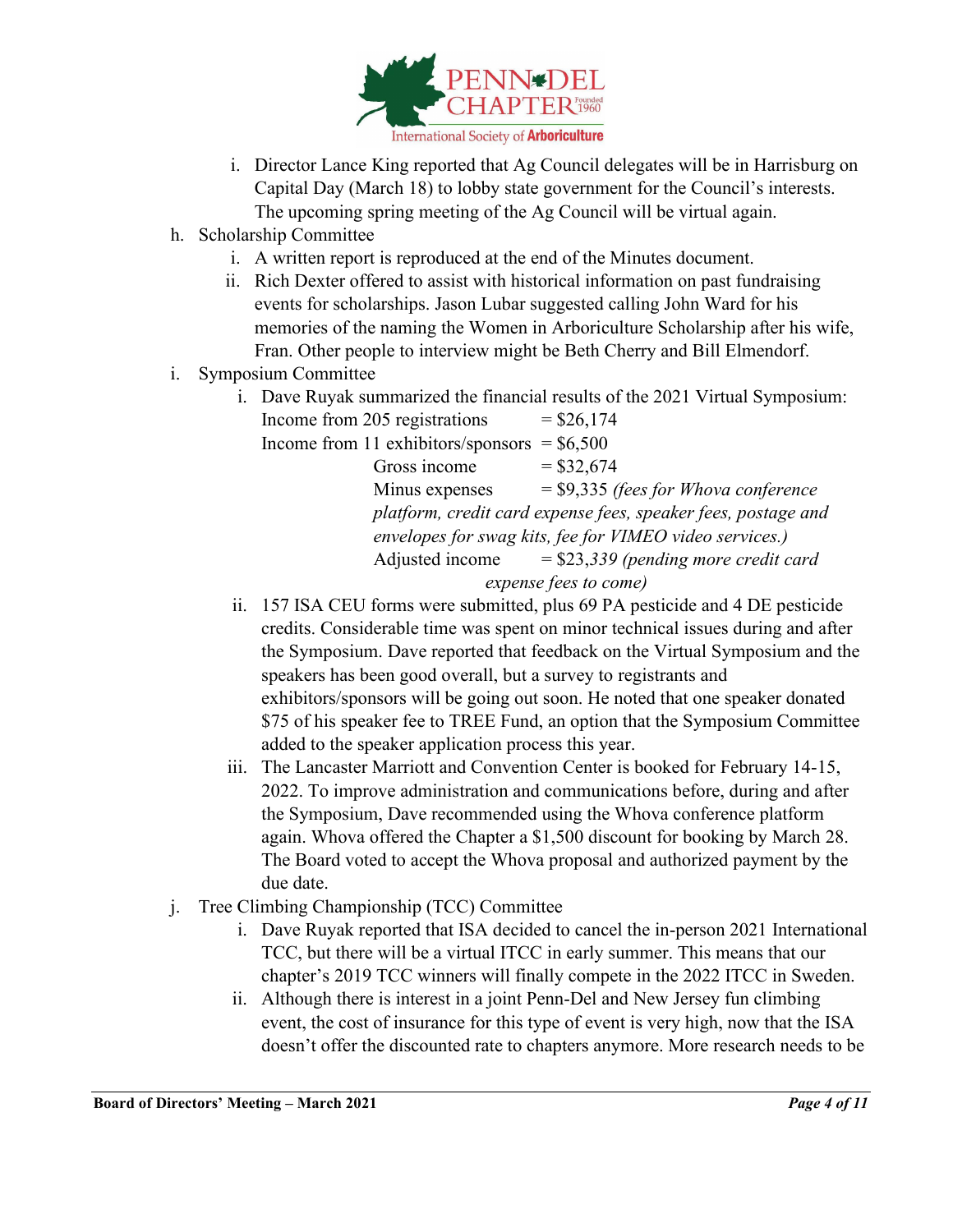

done to see if the chapter could get a company to sponsor a climbing demonstration (using their own employees and insurance), or try to partner with other chapters to cover the insurance.

- k. Tree Valuation Guide Committee
	- i. President-Elect Jason Lubar had nothing new to report.
- l. TREE Fund Liaison
	- i. A written report is reproduced at the end of the Minutes document.
- 3. Action Items from the December 2021 minutes document were reviewed to record what was completed and what was still in process.
- 4. Strategic Plan
	- a. The draft of the Chapter's new Strategic Plan for 2021-2026 was briefly reviewed and discussed. Members of the Board were asked to carefully review the actual draft document on the Google Drive and use the Track Edits function to record any corrections, additions, deletions, concerns, etc. before the upcoming 12 May 2021 meeting.

#### **DISCUSSIONS**

- 1. Old Business
	- a. Memorandum of Understanding with TreePennsylvania
		- i. Bernie Dincher noted that Dave Ruyak will participate on the TreePennsylvania council on behalf of Penn-Del ISA and a formal document will be drafted by TreePennsylvania for review and approval by the Chapter's Board.

## **ACTION ITEMS**

## *From the December 2020 and March 2021 Board Meetings*

| Action Items (deleted as completed)             | <b>Board Member/Committee</b> | <b>Comments</b>       |
|-------------------------------------------------|-------------------------------|-----------------------|
| Type up a duties and goals document for the new |                               | Needs to be posted on |
| Outreach/Member Communications Committee and    |                               | Google Drive          |
| Chairperson role. Post on Google Drive.         | John Hosbach and Dave Ruyak   |                       |
| Chipper raffle "insurance"                      | Rob Kruljac                   | Open                  |
| <b>Business workshop</b>                        | <b>Education Committee</b>    | Completed             |
| Arrange a time to meet on Strategic Plan        | Dave Ruyak                    | Completed             |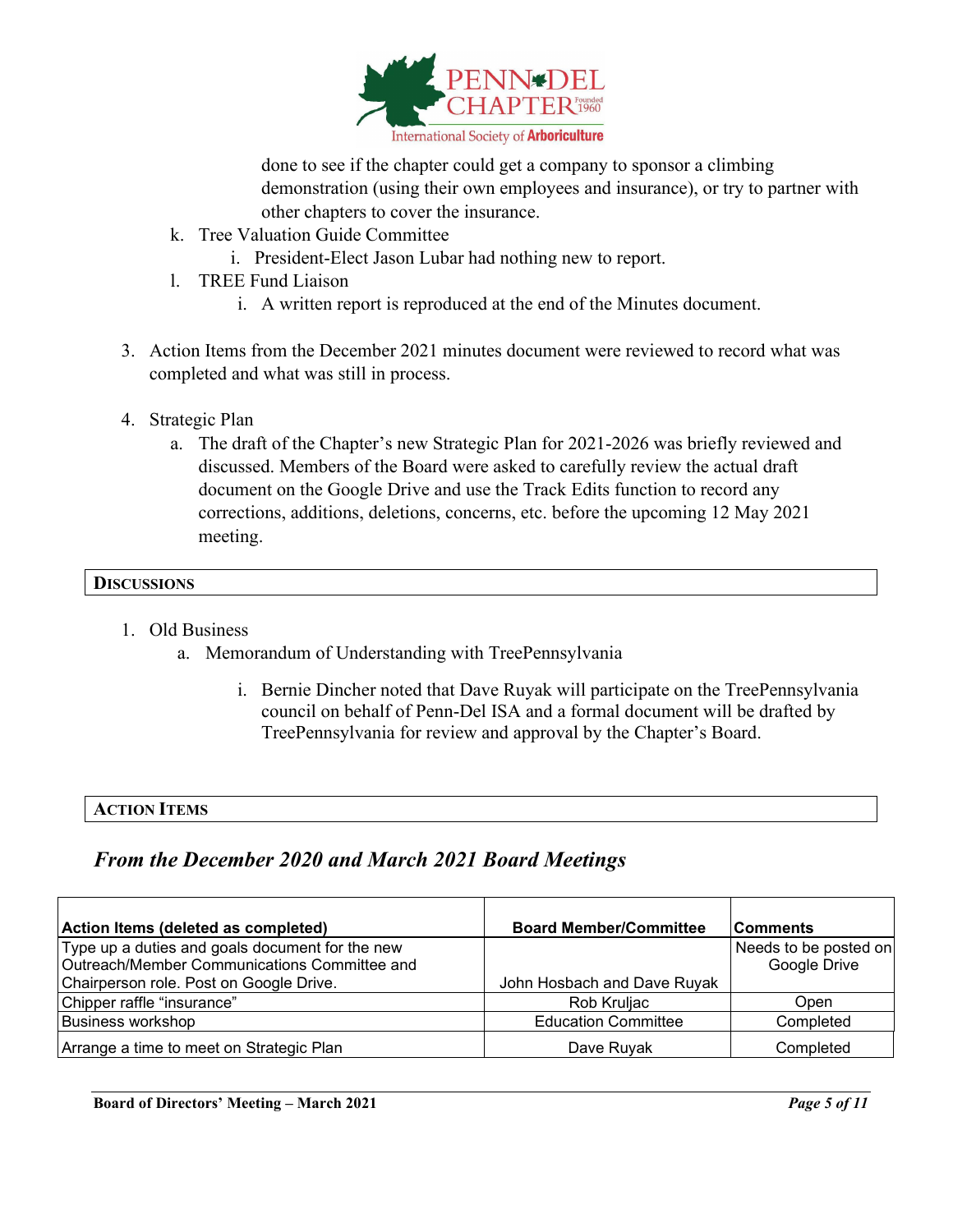

| Solicit for annual awards nominees via e-blast                                                                                                                        | Kristin Wild                               | Completed |
|-----------------------------------------------------------------------------------------------------------------------------------------------------------------------|--------------------------------------------|-----------|
| Treasurer to provide checking account balance in future                                                                                                               | Brian Wolyniak and Lance King              | Open      |
| Letter of concern to be sent to ISA re: number and<br>discounted rate for CEUs during virtual annual conference                                                       | Matt Erb                                   | Open      |
| Identify and recruit new Past Presidents' representative                                                                                                              | <b>Rich Dexter</b>                         | Completed |
| Develop list of Chapter's past award winners                                                                                                                          | Kristin Wild                               | Open      |
| Send 2020 Partnership commitment check to TREE Fund.<br>\$1,000 for Safe Arborist Technique Fund and \$1,000 for<br>Fran Ward Women in Arboriculture Scholarship Fund | Dave Ruyak                                 | Completed |
| Analyze investment funds for better performance and<br>expense ratios                                                                                                 | Jason Lubar and Lance King                 | Open      |
| Develop a cleaner, more useful budget document with a<br>5-year comparison if possible                                                                                | Dave Ruyak and Lance King                  | Open      |
| Notify Jason Lubar of all committee meetings so that he<br>might attend                                                                                               | All Committee Chairs                       | Open      |
| Survey registrants and exhibitors/sponsors about the 2021<br>Virtual Symposium                                                                                        | Dave Ruyak and Brian Wolyniak              | Open      |
| Website content updating and design                                                                                                                                   | Jason Lubar, John Hosbach,<br>Kristin Wild | Open      |

#### **INFORMATION ITEMS**

## **Upcoming meetings in 2021: 9:00 am to 12:30 pm unless otherwise noted**

- May 12, 2021 9:00 am to 12:30 pm
- August 4, 2021 9:00 am to 12:30 pm
- October 8, 2021 9:00 am to 12:30 pm
- December 3, 2021 9:00 am to 12:30 pm

#### Chapter mailing address: **PO Box 306, Emmaus PA 18049**. Chapter phone: **484-523-9444**

Respectfully submitted, Kristin Wild, Recording Secretary and Dave Ruyak, Executive Director

#### **Arbor Day of Service Committee Report - March 9, 2021**

Arbor Day of Service events remain on hold due to Covid-19. Service days are expected to resume during the usual late winter/spring season in 2022.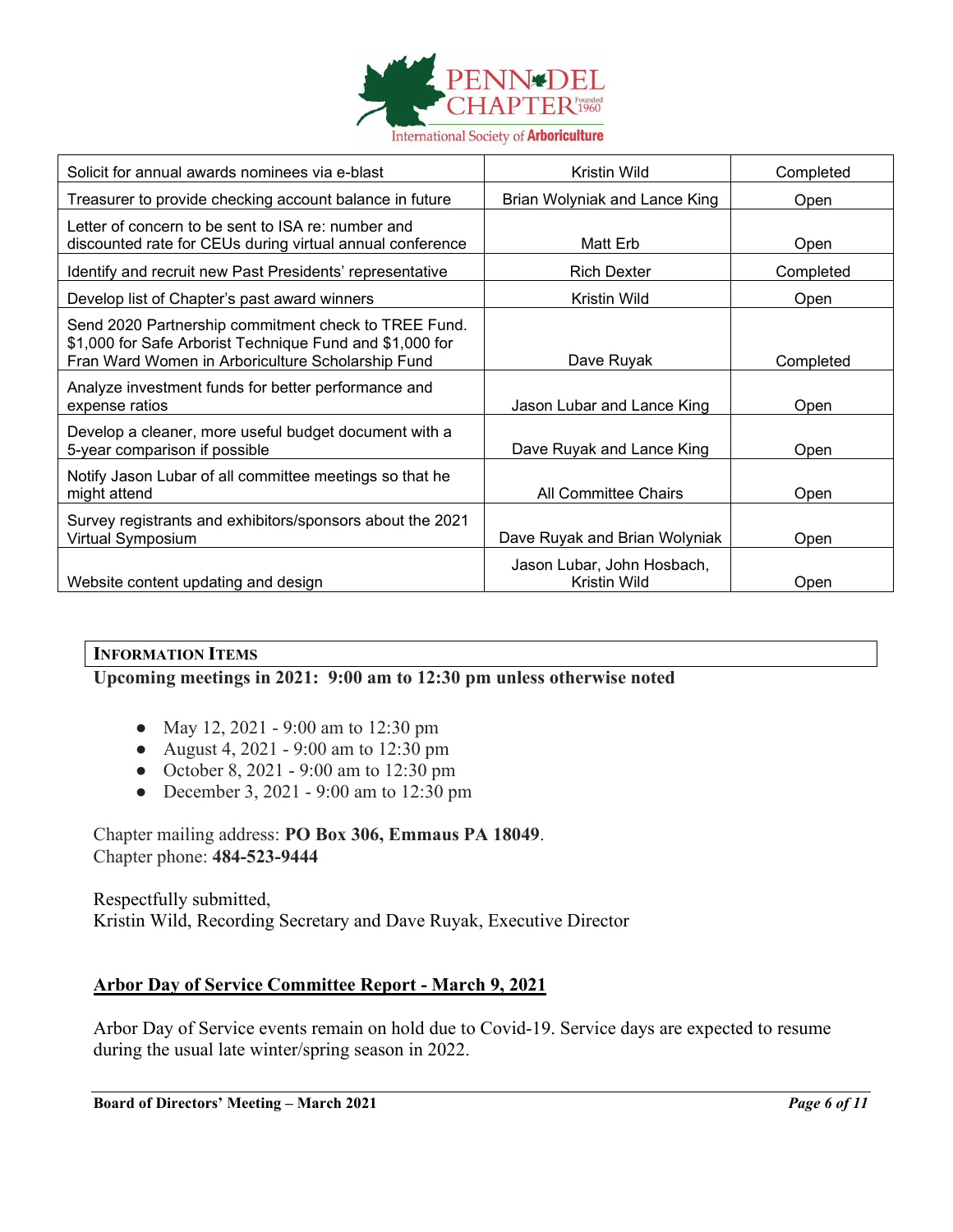

Respectfully submitted, Brian Wolyniak

## **Awards Committee Report – March 9, 2021**

Many thanks to Archie Autenreith, Bernie Dincher, Rob Kruljac, Dave Ruyak and Brian Wolyniak who helped our Chapter recognize some great Penn-Del members with these four awards at the Virtual Symposium on February 9, 2021:

*2020 President's Award – Tony Tresselt, North American Training Solutions 2020 John Ward Outstanding Person in Arboriculture – Jim Savage, Penn State University 2020 Award of Merit – Sherrilyn Billger, Eating for the Ecosystem 2020 Production Arborist of the Year – Chris Kalb, CS Kalb Tree & Landscape LLC*

Archie provided valuable notes and records from his recent Awards Committee experience. Bernie handled making plaques from recovered London plane tree wood. Rob provided good information on Tony Tresselt. Dave Ruyak created an online nomination form, sent the e-blast request for nominations, researched the membership status of the nominees and put together a helpful spreadsheet and summary of the nominations that can be used for future award evaluations. And finally, Brian gave valuable advice on how to do a virtual presentation. A photo from Jim Savage is still to come, but you can see three of the recipients and their plaques below.

One regret is that we didn't have any nominations from western PA or Delaware. This could probably be addressed by having a committee (instead of just a chairperson!) and more promotion of the awards program, especially through social media.







Respectfully submitted, Kristin Wild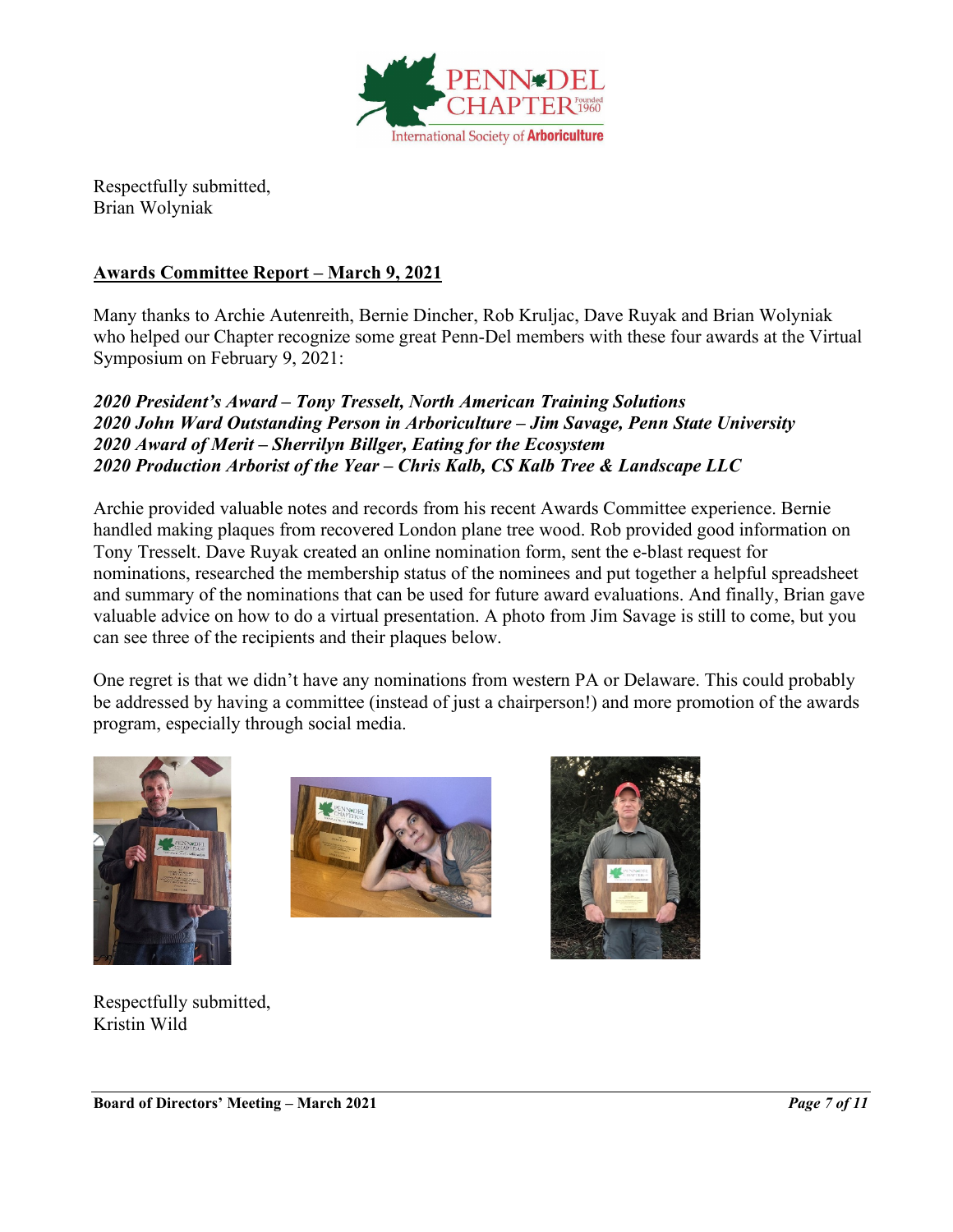

## **Education Committee Report - March 9, 2021**

Dave Ruyak submitted applications for ASTI grants for two classes: a full-day EHAP course and a half-day chainsaw specialist course. Announcement of grant approvals is expected in May or June.

A safety field day event is being planned for this September, pending feasibility as Covid-19 guidelines for gatherings change.

The next education committee meeting will be held prior to the May BoD meeting.

Respectfully submitted, Brian Wolyniak

## **ISA Certification Liaison Report – March 9, 2021**

The report is that we have had no exams.

TRAQ Renewals will soon be offered online, and Qualification Operations at ISA will call the chapters (those whom they deem worthy) to see if their approved TRAQ instructor would like to present. I (Scott) had expressed interest and hope they will be calling the Penn-Del Chapter to arrange dates for online TRAQ renewal opportunities. This sounds like a very managed affair. ISA has implied they will not let just a few chapters corner the market. Every opportunity online will essentially have a world market anyway.

Other chapters, such as Kentucky, and perhaps Ohio, have continued to host face-to-face TRAQ. Penn-Del has not and Mid-Atlantic Chapter has not for a while as well. Bartlett wants to host a face-to-face TRAQ in Gaithersburg, MD on September 2, and asked my assistance. So far, Penn State's policy of caution, and my (Scott's) caution, has caused me to decline such opportunities.

Respectfully submitted, Lance King Scott A Sjolander

## **Outreach/Communications Committee Report – March 3, 2021**

I would like to report that we conducted our first introductory meeting on 2/25/21 at 3 pm. The meeting attendees included Tony Dufour, Kristin Wild, Robert Spampinato and Kristen N. Spirl. We conducted an open discussion on the preliminary goals, objectives and ideas. Some great ideas were shared. We mainly focused on our social media platforms and their utilization going forward.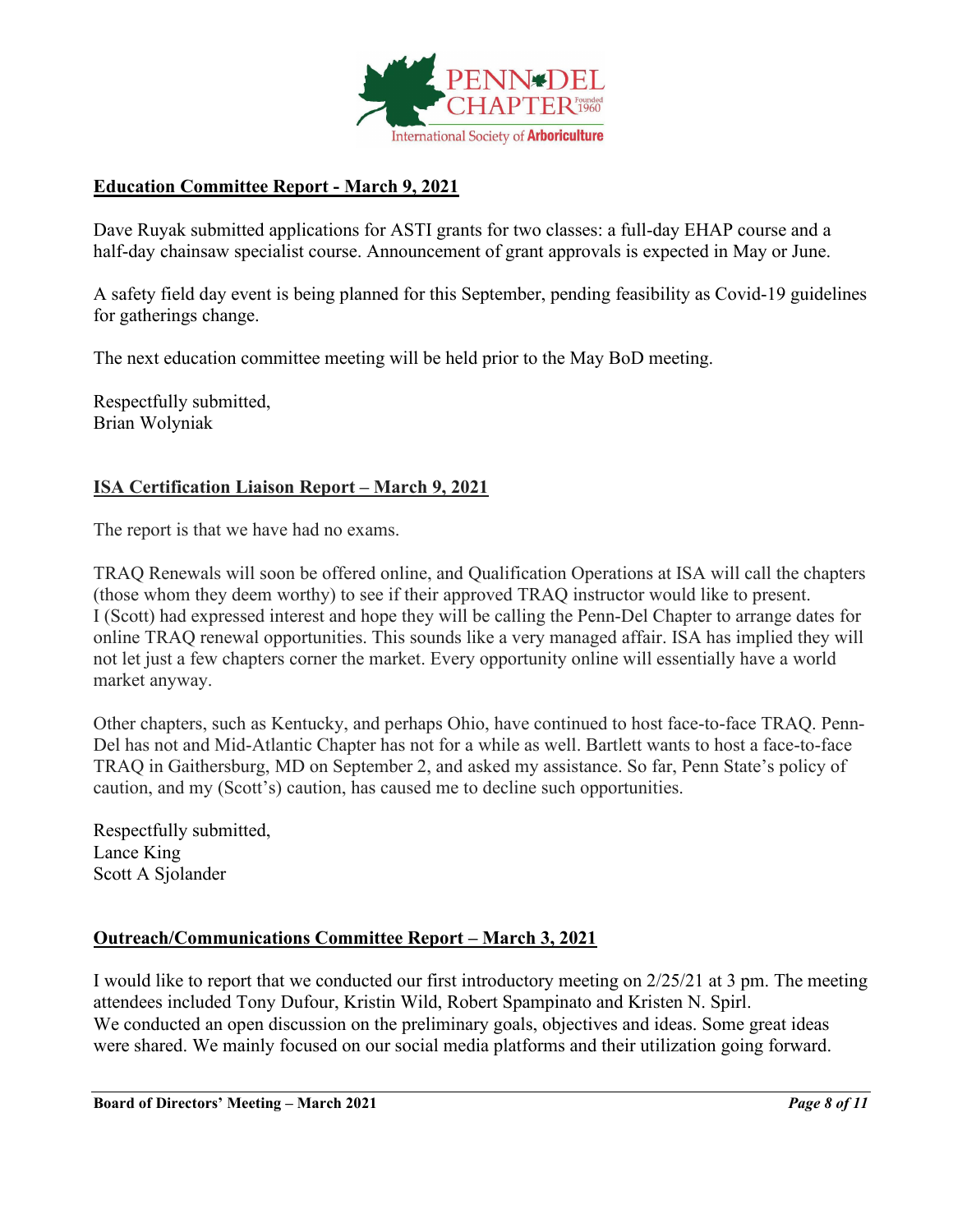

This meeting was more of a get-to-know everybody and get the gears moving. During our next meeting, we will focus on the specifics of obtaining a stronger member presence, promoting membership and the mentor/help desk.

Our next meeting date will be sent out shortly.

Respectfully submitted, John Rockwell

## **Scholarship Committee Report – March 9, 2021**

I am working on a brief history of the Chapter's scholarships for the "About" section of the website with help from former Scholarship Committee Chair Donna Miller, as well as the first Fran Ward Scholarship recipient Konstanze Fabian and others. It should not take much longer to wrap it up.

I have been busy promoting the Fran Ward Women in Arboriculture Scholarship through the weekly "Penn-Del Arborist" and social media. I also emailed numerous PSU, Temple, DelVal, Chatham and Univ. of Delaware professors, Penn State Extension folks and Tony Tresselt at NATS to ask them to push potential candidates to apply.

Grants and Operations Manager Barb Duke at TREE Fund reported how many applicants there were as of March 4:

*… since your scholarship blast, I've received 4 more inquiries. Hard to tell yet how many will qualify for Fran Ward since I only have one application back. Once the deadline is over on March 15, I assess which applicants meet the criteria for each scholarship. I will keep you posted.*

Respectfully submitted, Kristin Wild

## **TREE Fund Liaison Report – March 9, 2021**

Since the last Board of Directors meeting:

- TREE Fund is trying to decide if an in-person Tour des Trees event will be held. A poll has been sent out to past participants. Results are pending.
- 2021 Partnership Planning Grid. If Penn-Del knows of any planned contributions, please fill it in on the attached PDF.

#### **Previously Reported:**

- An online store was opened to generate donations. [TREE Fund Store](https://treefund-299483.square.site/)
- Grants: See a list of active grants at: [TREE Fund Research Grants](https://treefund.org/researchgrants)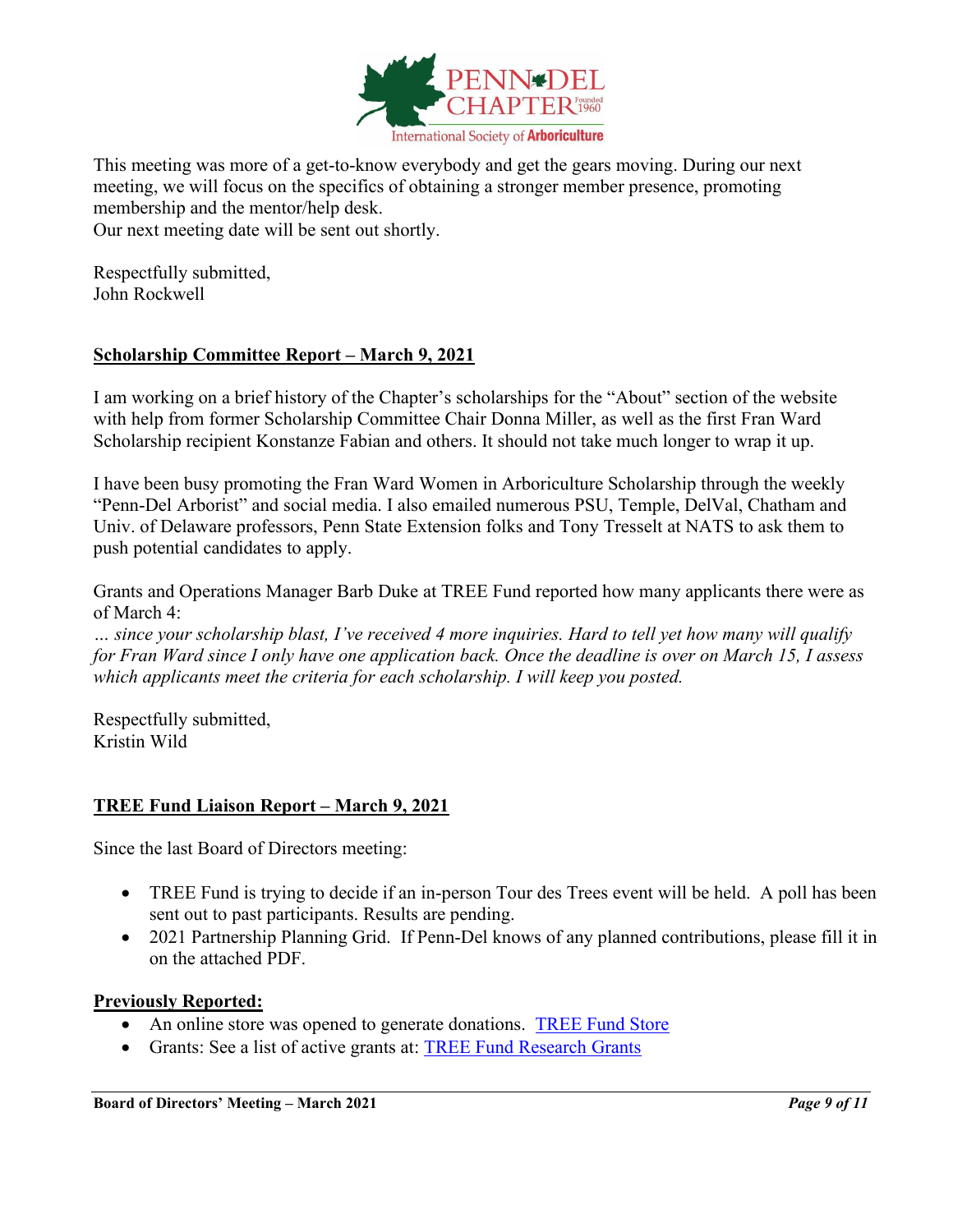

#### **Spring Grant Schedule:**

- **Letters of Intent: January 15 to March 1 Applications: January 15 to March 15**
- **Hyland R. Johns Grant Program:** Supports research that directly affects the work of industry professionals with awards up to \$25,000. [Read more](https://treefund.org/researchgrants/johns)
- **Utility Arborist Research Fund Grant Program:** Supports work with real importance and benefit to utility tree care professionals with awards up to \$50,000. [Read more](https://treefund.org/researchgrants/uarf)
- **Ohio Chapter ISA Education Grant Program:** Funded by Ohio Chapter ISA to fund arboricultural education projects within the State of Ohio serving a target population of 16+ years in age with awards up to \$5,000. [Read more](https://treefund.org/educationgrants/ohio)
- **Scholarships:**
	- o **Robert Felix Memorial Scholarship Program, \$5,000**
	- o **John Wright Memorial Scholarship Program, \$5,000**
	- o **Fran Ward Women in Arboriculture Scholarship Program, \$5,000**
	- o **Bonnie Appleton Memorial Scholarship Program, \$5, 000**

[Click here for details about each scholarship](https://treefund.org/scholarships)



# **2021 WEBINAR SERIES**

treefund.org/webinars



Loading of a Tie-in Point While Climbing Tuesday, February 9, 2021, at 12 p.m. Central Brian Kane, PhD, University of Massachusetts Amherst



LiDAR based urban tree inventory permits a better evaluation of tree services: an example from Montréal Canada

Tuesday, May 11, 2021, at 12 p.m. Central Dan Kneeshaw, PhD, University of Quebec, Montreal



at some new research on water uptake Tuesday, June 22, 2021, at 12 p.m. Central Nina Bassuk, PhD, Cornell University

Why do some trees transplant better than others?: a look



A Three Pronged Approach to understanding the defensive mechanisms in Green Ash resistant to EAB July 2021

mero-Severson, PhD, University of Notre Dame



Long term effects of electrical right-of-way vegetation management on floral and faunal communities

Tuesday, September 14, 2021, at 12 p.m. Central Carolyn Mahan, PhD, Penn State Altoona



Growing trees in payed sites Tuesday, November 15, 2021, at 12 p.m. Central Alessio Fini, PhD, University of Milan

## **Here are a few interesting links:**

If you're looking for educational content for employees, students or clients, all of the recent free [webinars](https://www.treefund.org/webinars) are available online and the schedule for future webinars has been posted as well.